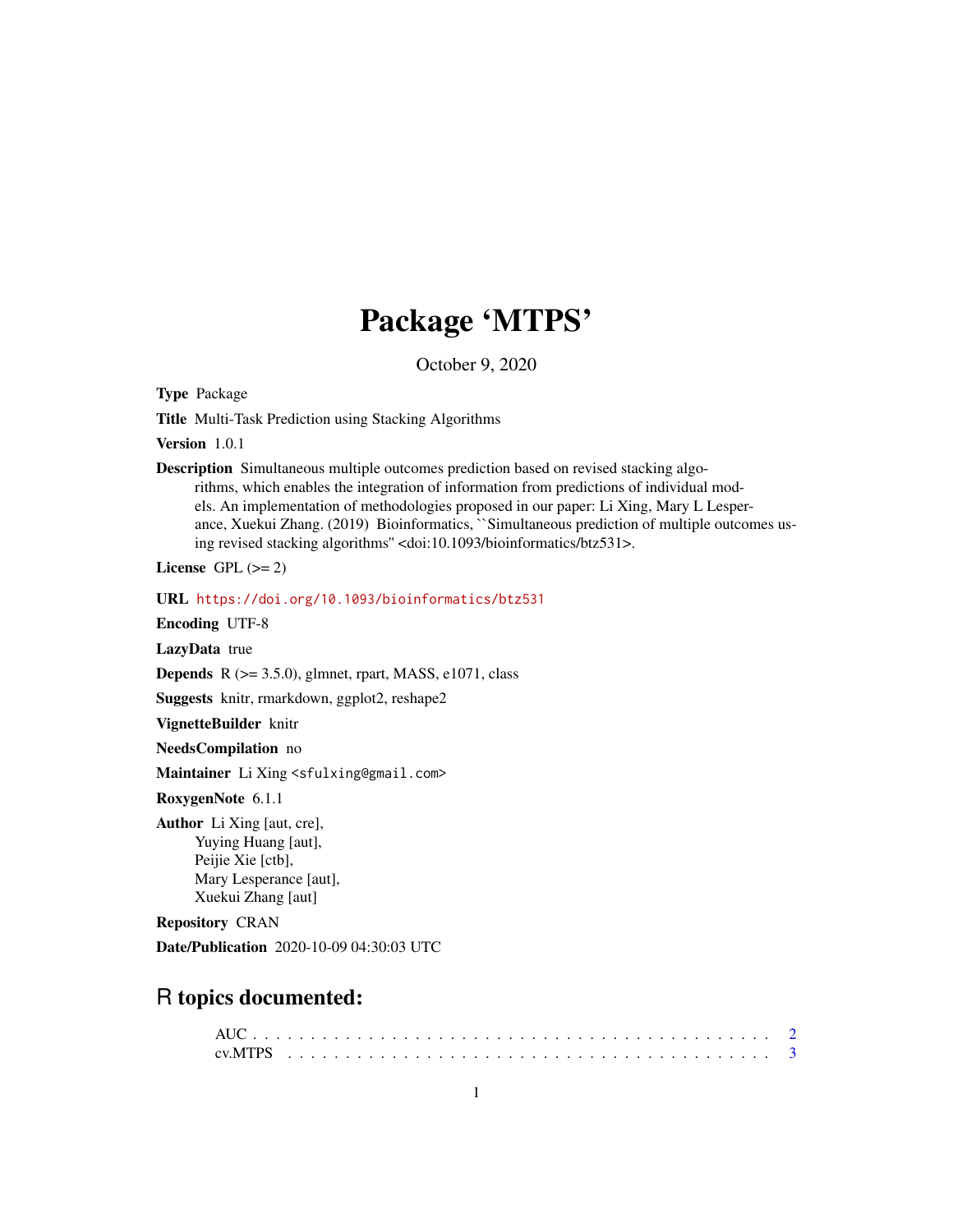<span id="page-1-0"></span>

| Index | 12 |
|-------|----|

AUC *Area Under Curve*

#### Description

The AUC function calculates the numeric value of area under the ROC curve (AUC) with the trapezoidal rule and optionally plots the ROC curve

#### Usage

```
AUC(prob, outcome, cutoff = 1, ROC.plot = FALSE)
```
#### Arguments

| prob     | A numeric vector of predicted probability                                                                                     |
|----------|-------------------------------------------------------------------------------------------------------------------------------|
| outcome  | A numeric vector of observed binary outcome                                                                                   |
| cutoff   | Number between 0 and 1 to specify where threshold of ROC curve should be<br>truncated. The default value is 1 (no truncation) |
| ROC.plot | Logical. Whether or not to plot ROC curve                                                                                     |

### Details

The ROC curve is created by plotting the true positive rate (TPR) against the false positive rate (FPR) at different threshold settings.

By default the total area under the curve is computed, but a truncated AUC statistics can be specified with the cutoff argument. It specifies the bounds of FPR. The common choice of cutoff can be 1 (i.e. no truncate) or  $0.2$  (i.e. specificity  $> 0.8$ )

#### Value

The value of the area under the curve.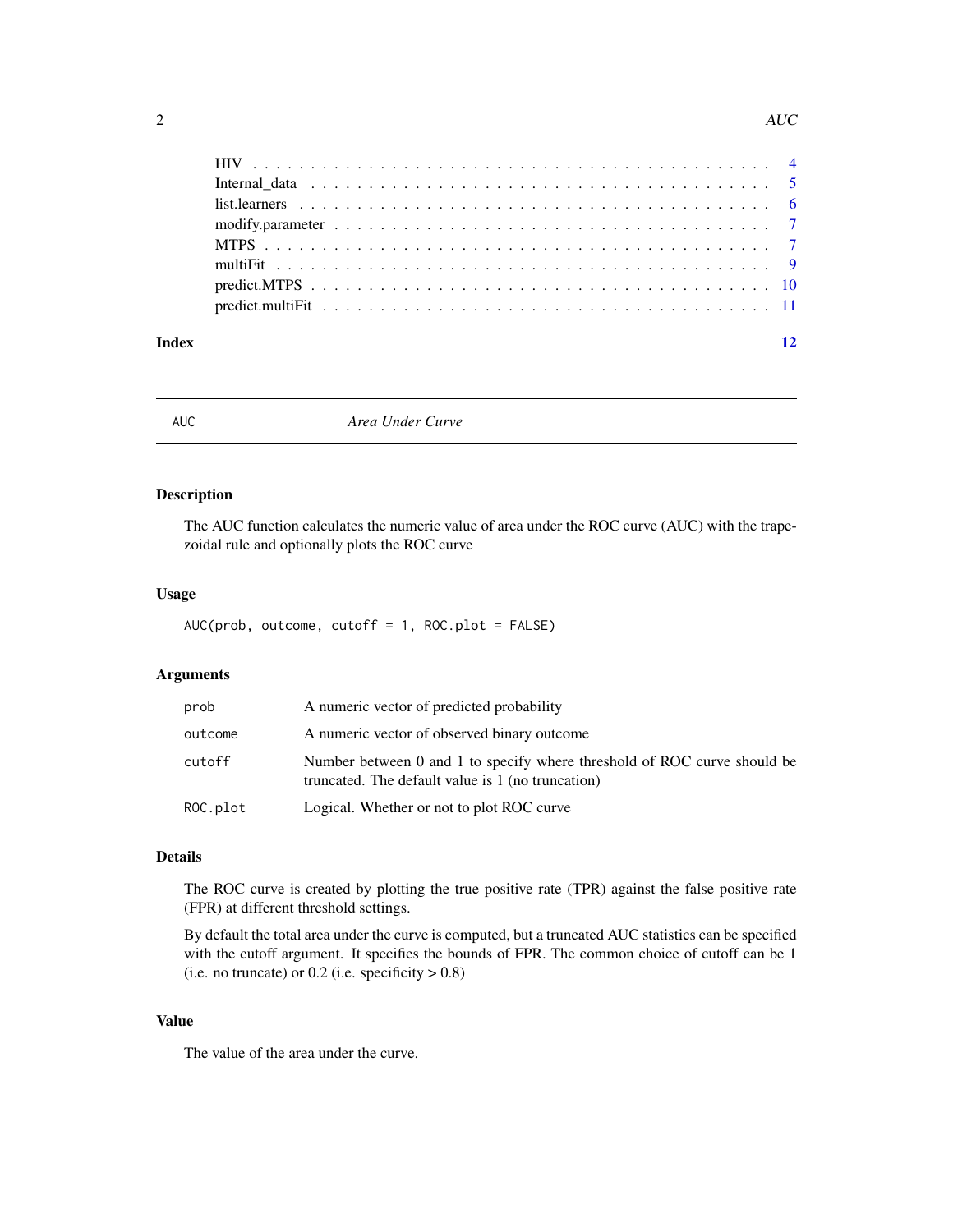#### <span id="page-2-0"></span>cv.MTPS 3

#### Examples

```
set.seed(1)
# simulate predictors
x1 < - rnorm(200)
x2 < - rnorm(200)
# simulate outcome
pr <- 1/(1+exp(-(3 \times x1 + 2 \times x2 + 1)))y <- rbinom(200, 1, pr)
df <- data.frame(y = y, x1 = x1, x2 = x2)
# fit logistic regression model on the first 100 observation
lg.model <- glm(y \sim x1 + x2, data = df[1 : 100, ], family="binomial")# predict outcome for the last 100 observation
prob <- predict(lg.model, df[101:200, c("x1", "x2")], type = "response")
# calculate AUC and plot thr ROC Curve
AUC(prob, y[101:200], ROC=TRUE)
# calculate AUC and plot thr ROC Curve with cutoff
AUC(prob, y[101:200], cutoff=0.2, ROC=TRUE)
```
cv.MTPS *Evaluation using Cross-Validation*

#### Description

Use cross-validation to evaluate model performance.

#### Usage

```
cv.MTPS(xmat, ymat, family, nfolds = 5,
                   cv = FALSE, residual = TRUE,cv.stacking.nfold = 5, method.step1, method.step2,
                   resid.type=c("deviance", "pearson", "raw"),
                   resid.std=FALSE)
```
#### Arguments

| xmat      | Predictor matrix, each row is an observation vector                                                                                                                                                                              |
|-----------|----------------------------------------------------------------------------------------------------------------------------------------------------------------------------------------------------------------------------------|
| ymat      | Responses matrix. Quantitative for family $=$ "gaussian" and a factor of two<br>levels for family = "binomial"                                                                                                                   |
| family    | Response type for each response. If all response variable are within the same<br>family it can be "gaussian" or "binomial", otherwise it is a vector with elements<br>"gaussian" and "binomial" to indicate each response family |
| nfolds    | Integer, number of folds for Cross-Validation to evaluate the performance of<br>stacking algorithms.                                                                                                                             |
| <b>CV</b> | Logical, indicate if use Cross-Validation Stacking algorithm                                                                                                                                                                     |
| residual  | Logical, indicate if use Residual Stacking algorithm                                                                                                                                                                             |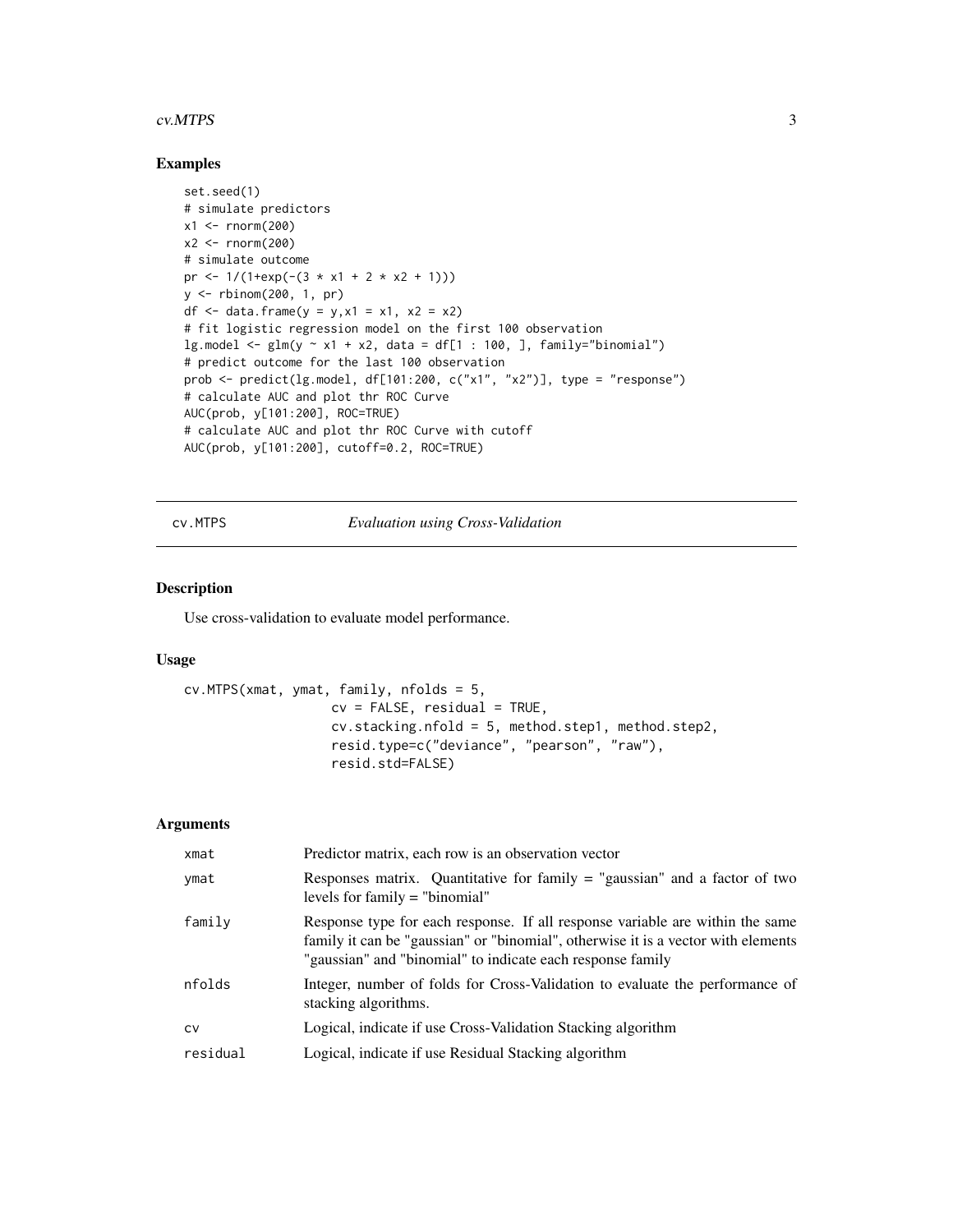<span id="page-3-0"></span>

| cv.stacking.nfold |                                                                                                                                                                                                                                                      |  |  |  |  |
|-------------------|------------------------------------------------------------------------------------------------------------------------------------------------------------------------------------------------------------------------------------------------------|--|--|--|--|
|                   | Integer, number of folds for Cross-Validation Stacking algorithm. The default<br>value is 5                                                                                                                                                          |  |  |  |  |
| method.step1      | Base Learners for fitting models in Step 1 of Stacking Algorithm. It can be one<br>base learner function for all outcomes or a list of base learner functions for each<br>outcome. The list of all base learners can be obtained by list. learners() |  |  |  |  |
| method.step2      | Base Learners for fitting models in Step 2 of Stacking Algorithm. (see above)                                                                                                                                                                        |  |  |  |  |
| resid.type        | The residual type for Residual Stacking                                                                                                                                                                                                              |  |  |  |  |
| resid.std         | Logical, whether or not use standardized residual                                                                                                                                                                                                    |  |  |  |  |

#### Value

It returns the mean squared error of continuous outcomes. AUC, accuracy, recall and precision for binary outcomes of predictions using cross-validation.

#### Examples

```
data("HIV")
cv.MTPS(xmat=XX, ymat=YY, family="gaussian", nfolds=2,
        method.step1=rpart1, method.step2=lm1)
```
HIV *HIV Drug Resistance Database*

#### Description

The data from HIV Drug Resistance Database used for demonstration. After processing, YY contains 5 response variables variable for 1246 observations and XX are 228 predictors of those 1246 obsevations.

#### Format

Data objects used for demonstration

#### Details

In the HIV database, the resistance of five Nucleoside RT Inhibitor (NRTI) drugs were used as multivariate outcomes, including Lamivudine (3TC), Abacavir(ABC), Zidovudine (AZT), Stavudine (D4T), Didanosine (DDI). The mutation variables are used as the predictors. Some mutation variables were removed as they do not contain enough variation. The final outcome data is a matrix of size  $1246 \times 5$ , and the predictor data is a matrix of  $1246 \times 228$  values, which is provided in the package called "HIV". In the example data in the package, "YY" refers the outcome data and "XX" refers the predictor data.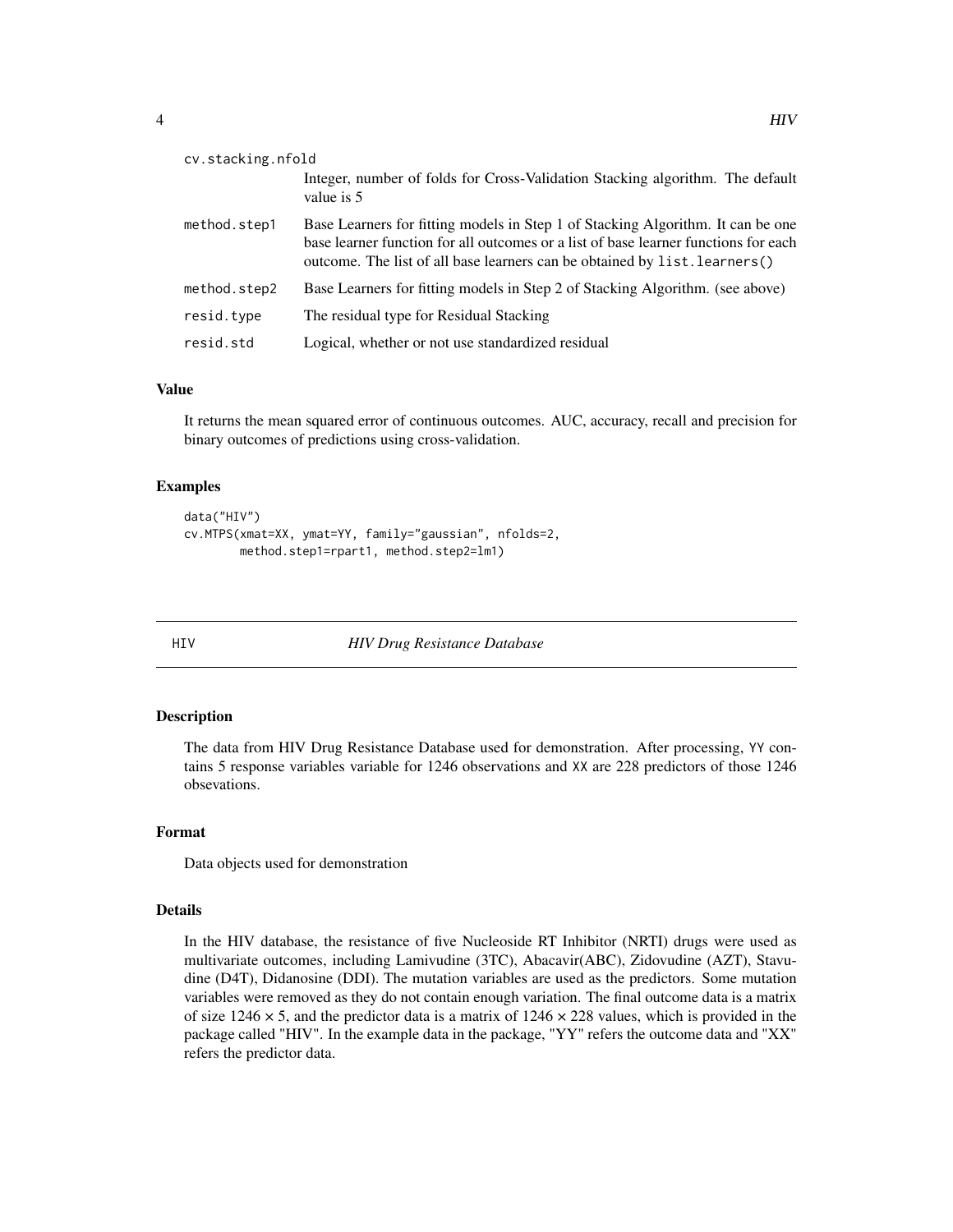#### <span id="page-4-0"></span>Internal\_data 5

#### References

Rhee SY, Taylor J, Wadhera G, Ben-Hur A, Brutlag DL, Shafer RW. Genotypic predictors of human immunodeficiency virus type 1 drug resistance. Proceedings of the National Academy of Sciences. 2006 Nov 14;103(46):17355-60.

Rhee SY, Taylor J, Fessel WJ, Kaufman D, Towner W, Troia P, Ruane P, Hellinger J, Shirvani V, Zolopa A, Shafer RW. (2010). HIV-1 protease mutations and protease inhibitor cross-resistance. Antimicrobial Agents and Chemotherapy, 2010 Oct

Melikian GL, Rhee SY, Taylor J, Fessel WJ, Kaufman D, Towner W, Troia-Cancio PV, Zolopa A, Robbins GK, Kagan R, Israelski D, Shafer RW (2012). Standardized comparison of the relative impacts of HIV-1 reverse transcriptase (RT) mutations on nucleoside RT inhibitor susceptibility. Antimicrobial Agents and Chemother. 2012 May;56(5):2305-13.

Melikian GL, Rhee SY, Varghese V, Porter D, White K, Taylor J, Towner W, Troia P, Burack J, Dejesus E, Robbins GK, Razzeca K, Kagan R, Liu TF, Fessel WJ, Israelski D, Shafer RW (2013). Non-nucleoside reverse transcriptase inhibitor (NNRTI) cross-resistance: implications for preclinical evaluation of novel NNRTIs and clinical genotypic resistance testing. J Antimicrob Chemother, 2013 Aug 9.

#### Examples

data(HIV)

Internal\_data *Internal Data Object*

#### Description

The data is for internal use, and is not meant for users.

#### Format

Data objects used for demonstration

#### Details

For speeding up vignette build purpose.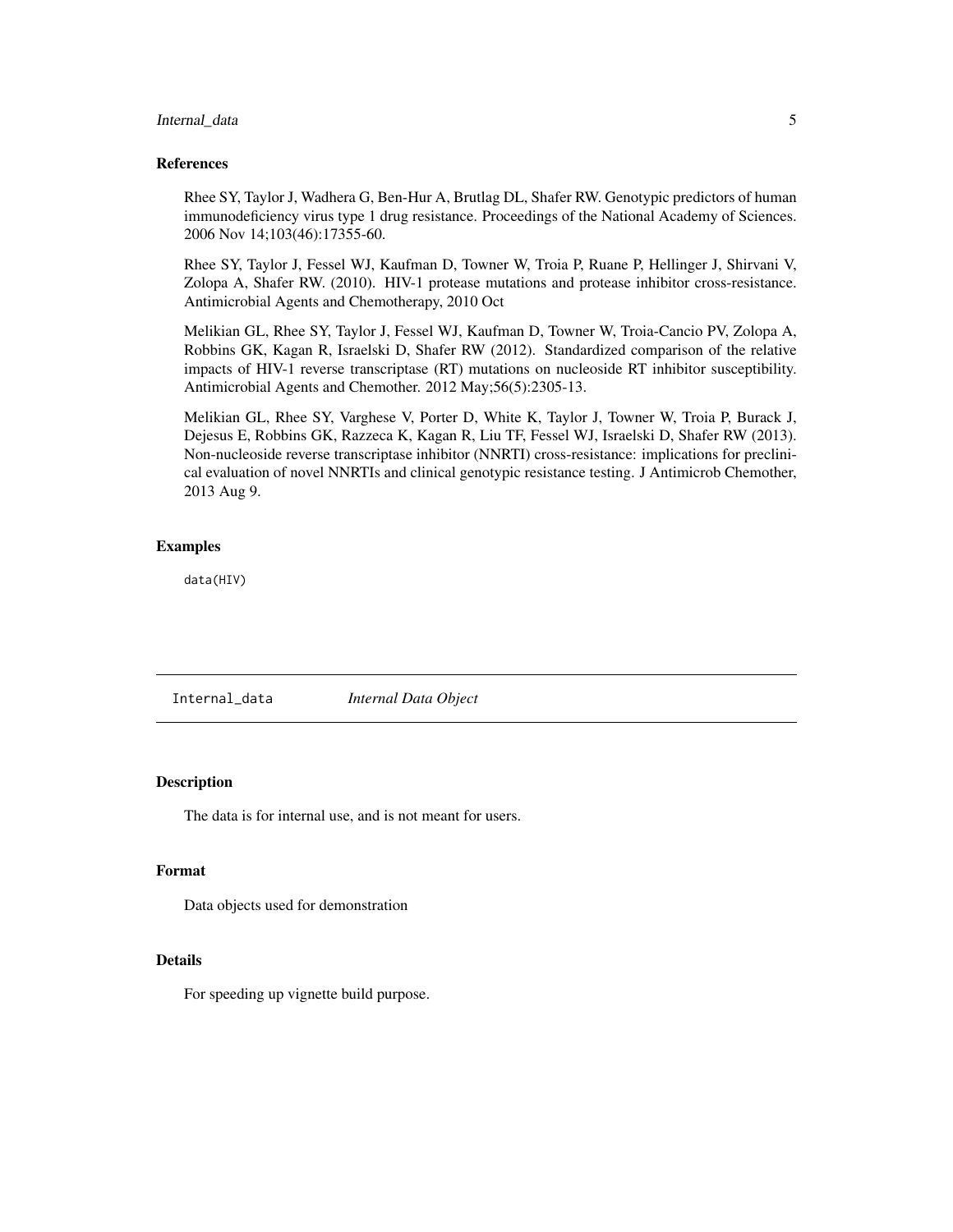<span id="page-5-0"></span>

#### Description

This function lists all base learners provided in the package.

#### Usage

list.learners()

#### Details

lm1: linear regression

glm1: generalized linear models

glmnet1: Does k-fold cross-validation to chose best alpha and lambda for generalized linear models via penalized maximum likelihood.

glmnet.lasso: LASSO, lambda is chose by k-fold cross-validation for glmnet

glmnet.ridge: Ridge regression, lambda is chose by k-fold cross-validation for glmnet

rpart1: regression tree

lda1: linear discriminant analysis

qda1: quadratic discriminant analysis

KNN1: k-nearest neighbour classification, k is chose by cross-validation

svm1: support vector machine

#### Value

The name of all base learners provided in the package

#### Examples

list.learners()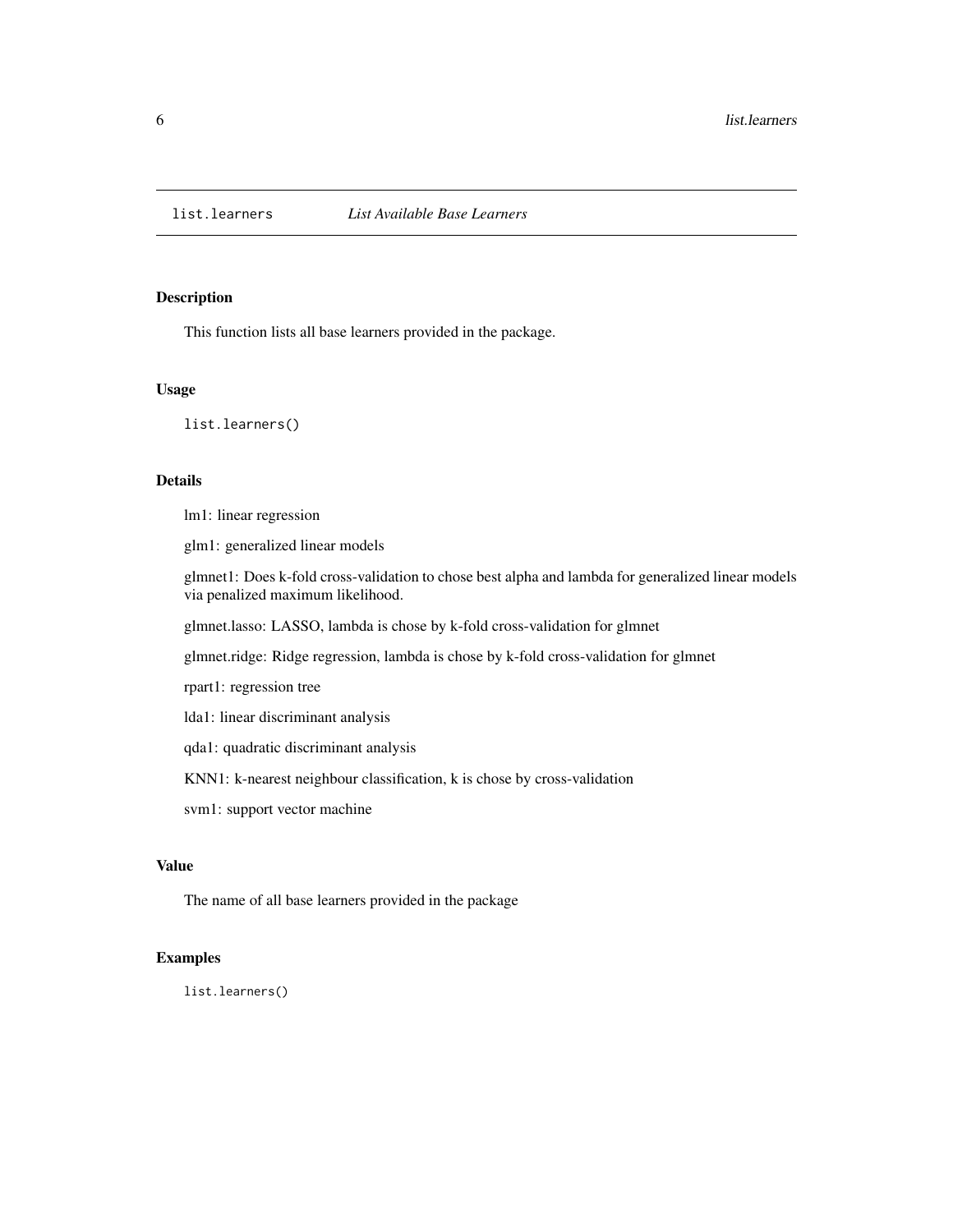<span id="page-6-0"></span>modify.parameter *Modify Default Parameters For Base Learner*

#### Description

Modify default parameters for methods provided in the package.

#### Usage

```
modify.parameter(FUN, ...)
```
#### Arguments

| FUN                  | Method             |
|----------------------|--------------------|
| $\ddot{\phantom{0}}$ | Modified arguments |

#### Value

It returns a new function with modified parameters.

#### Examples

glmnet.lasso <- modify.parameter(glmnet1, alpha=1) glmnet.ridge <- modify.parameter(glmnet1, alpha=0)

MTPS *Fit Models using Revised Stacking Algorithm*

#### Description

Fit a model using standard stacking algorithm or revised stacking algorithms to simultaneous predicte multiple outcomes

#### Usage

```
MTPS(xmat, ymat, family,
 cv = FALSE, residual = TRUE, nfold = 5,method.step1, method.step2,
  resid.type = c("deviance", "pearson", "raw"), resid.std = FALSE)
```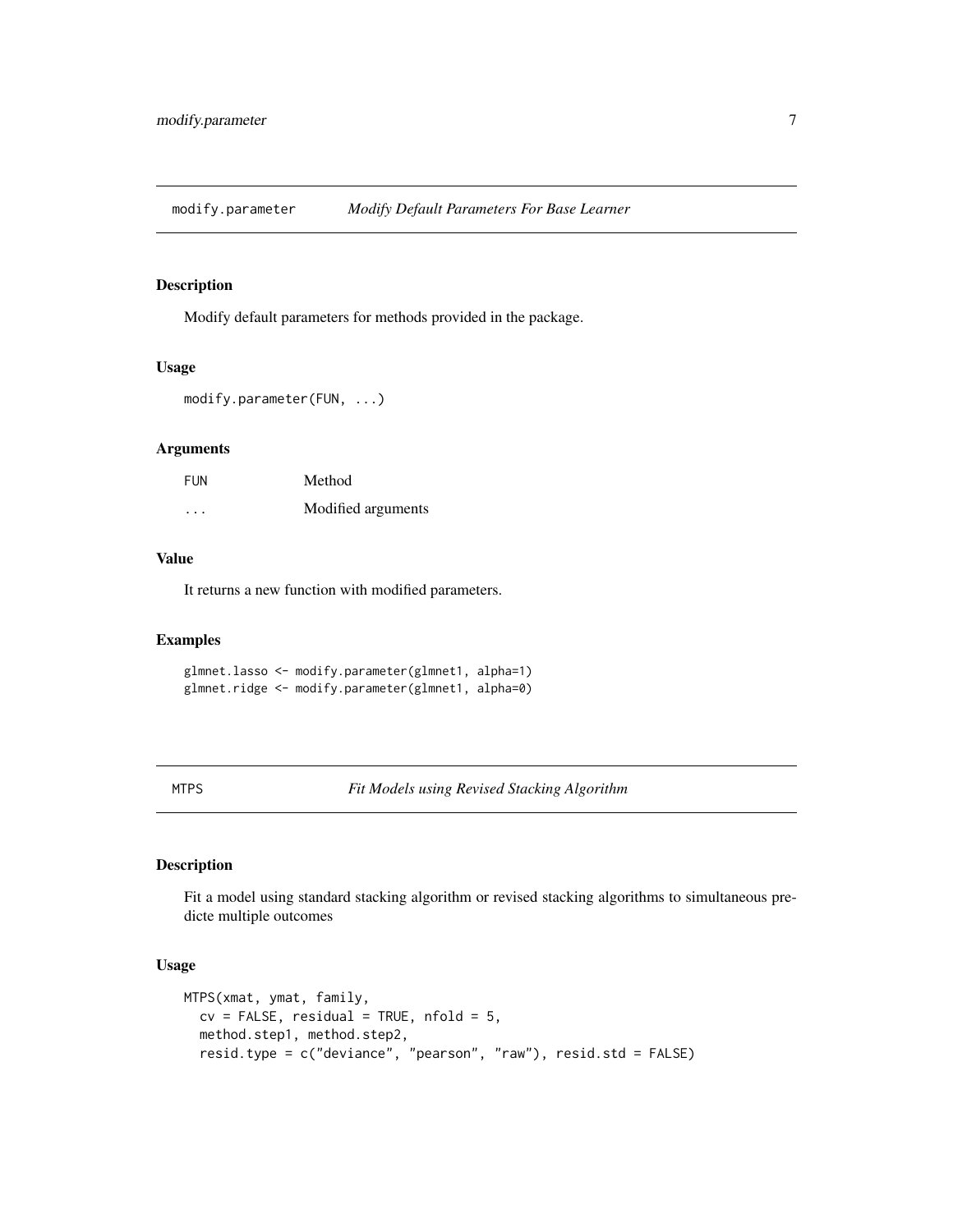#### Arguments

| xmat         | Predictor matrix, each row is an observation vector                                                                                                                                                                                                  |
|--------------|------------------------------------------------------------------------------------------------------------------------------------------------------------------------------------------------------------------------------------------------------|
| ymat         | Responses matrix. Quantitative for family $=$ "gaussian" and a factor of two<br>levels for family $=$ "binomial"                                                                                                                                     |
| family       | Response type for each response. If all response variable are within the same<br>family it can be "gaussian" or "binomial", otherwise it is a vector with elements<br>"gaussian" and "binomial" to indicate each response family                     |
| <b>CV</b>    | Logical, indicate if use Cross-Validation Stacking algorithm                                                                                                                                                                                         |
| residual     | Logical, indicate if use Residual Stacking algorithm                                                                                                                                                                                                 |
| nfold        | Integer, number of folds for Cross-Validation Stacking algorithm. The default<br>value is 5                                                                                                                                                          |
| method.step1 | Base Learners for fitting models in Step 1 of Stacking Algorithm. It can be one<br>base learner function for all outcomes or a list of base learner functions for each<br>outcome. The list of all base learners can be obtained by list. learners() |
| method.step2 | Base Learners for fitting models in Step 2 of Stacking Algorithm. (see above)                                                                                                                                                                        |
| resid.type   | The residual type for Residual Stacking                                                                                                                                                                                                              |
| resid.std    | Logical, whether or not use standardized residual                                                                                                                                                                                                    |

#### Value

It returns a MTPS object. It is a list of 4 parameters containing information about step 1 and step 2 models and the revised stacking algorithm method.

```
data("HIV")
set.seed(1)
xmat <- as.matrix(XX)
ymat <- as.matrix(YY)
id <- createFolds(rowMeans(XX), k=5, list=FALSE)
training.id \le id != 1
y.train <- ymat[training.id, ]
y.test <- ymat[!training.id, ]
x.train <- xmat[training.id, ]
x.test <- xmat[!training.id, ]
# Residual Stacking
fit.rs <- MTPS(xmat = x.train, ymat = y.train,
  family = "gaussian",cv = FALSE, residual = TRUE,
  method.step1 = rpart1, method.step2 = lm1)
predict(fit.rs, x.test)
# using different base learners for different outcomes
 fit.mixOut <- MTPS(xmat=x.train, ymat=y.train,
  family="gaussian", cv = FALSE, residual = TRUE,method.step1 = c(rpart1,glmnet.ridge,rpart1,lm1,lm1),
  method.step2 = c(rpart1,lm1,lm1,lm1, glmnet.ridge))
predict(fit.mixOut, x.test)
```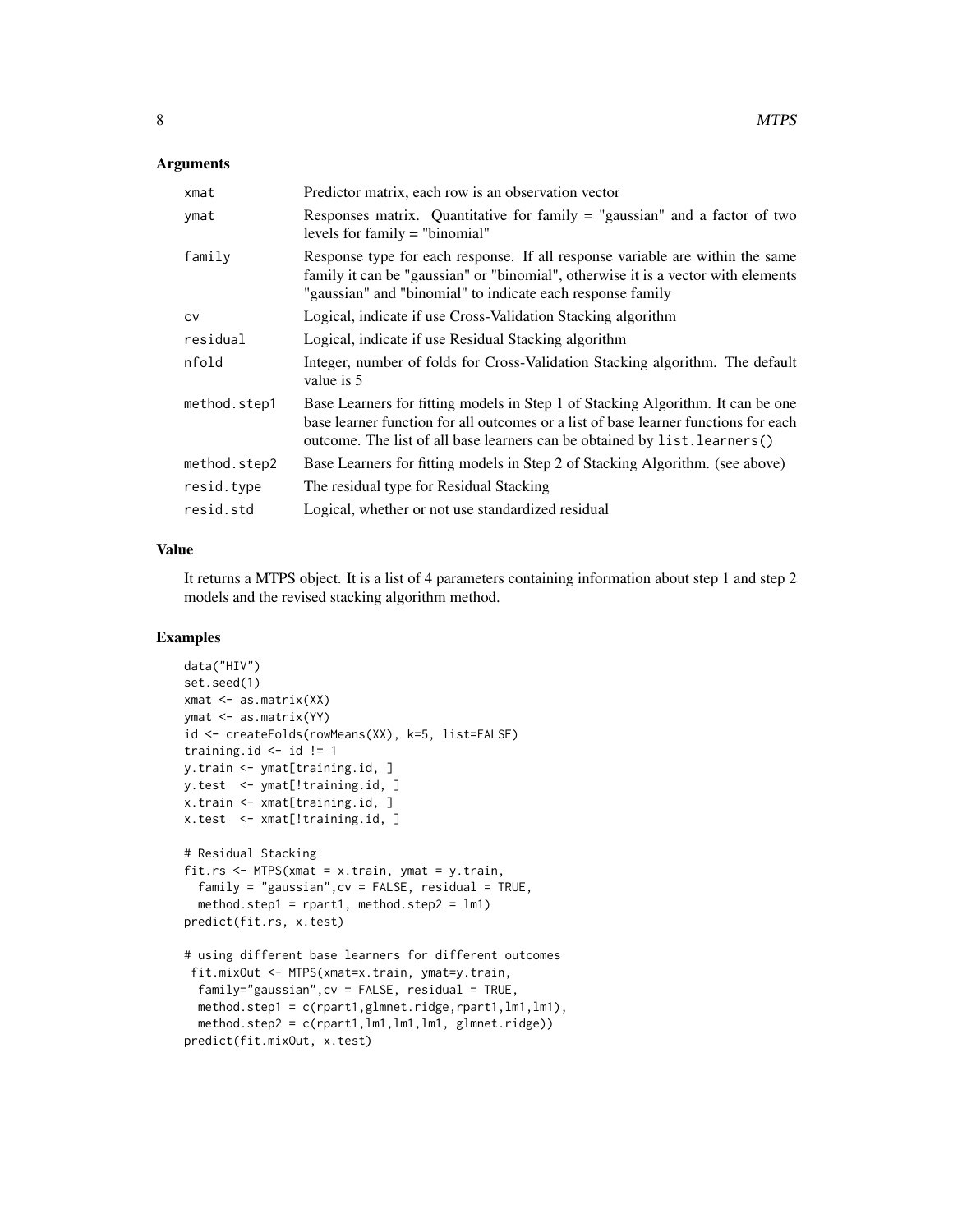<span id="page-8-0"></span>

#### Description

This function fit individual models to predict each outcome separately.

#### Usage

multiFit(xmat, ymat, method, family)

#### Arguments

| xmat   | Matrix of predictors, each row is an observation vector                                                                                                                                                              |
|--------|----------------------------------------------------------------------------------------------------------------------------------------------------------------------------------------------------------------------|
| ymat   | Matrix of outcomes. Quantitative for family $=$ "gaussian" and a factor of two<br>levels for family $=$ "binomial"                                                                                                   |
| method | Method for fitting models. It can be one base learner function for all outcomes<br>or a list of base learner functions for each outcome. The list of all base learners<br>can be obtained by list. learners().       |
| family | Response type for each response. If all response variable are within the same<br>family it can be "gaussian" or "binomial", otherwise it is a vector of "gaussian"<br>or "binomial" to indicate each response family |

#### Value

It returns a multiFit object. It is a list of 5 parameters containing information about the fitted models and fitted values for each outcome.

```
data("HIV")
set.seed(1)
xmat <- as.matrix(XX)
ymat <- as.matrix(YY)
id <- createFolds(rowMeans(XX), k=5, list=FALSE)
training.id \le id != 1
y.train <- ymat[training.id, ]
y.test <- ymat[!training.id, ]
x.train <- xmat[training.id, ]
x.test <- xmat[!training.id, ]
fit \leq multiFit(xmat = x.train, ymat = y.train,
                method = rpart1, family = "gaussian")
predict(fit, x.test)
# using different base learners for different outcomes
fit.mixOut <- multiFit(xmat = x.train, ymat = y.train,
                method = c(rpart1, rpart1, glmnet.ridge,lm1,lm1),
                family = "gaussian")
predict(fit.mixOut, x.test)
```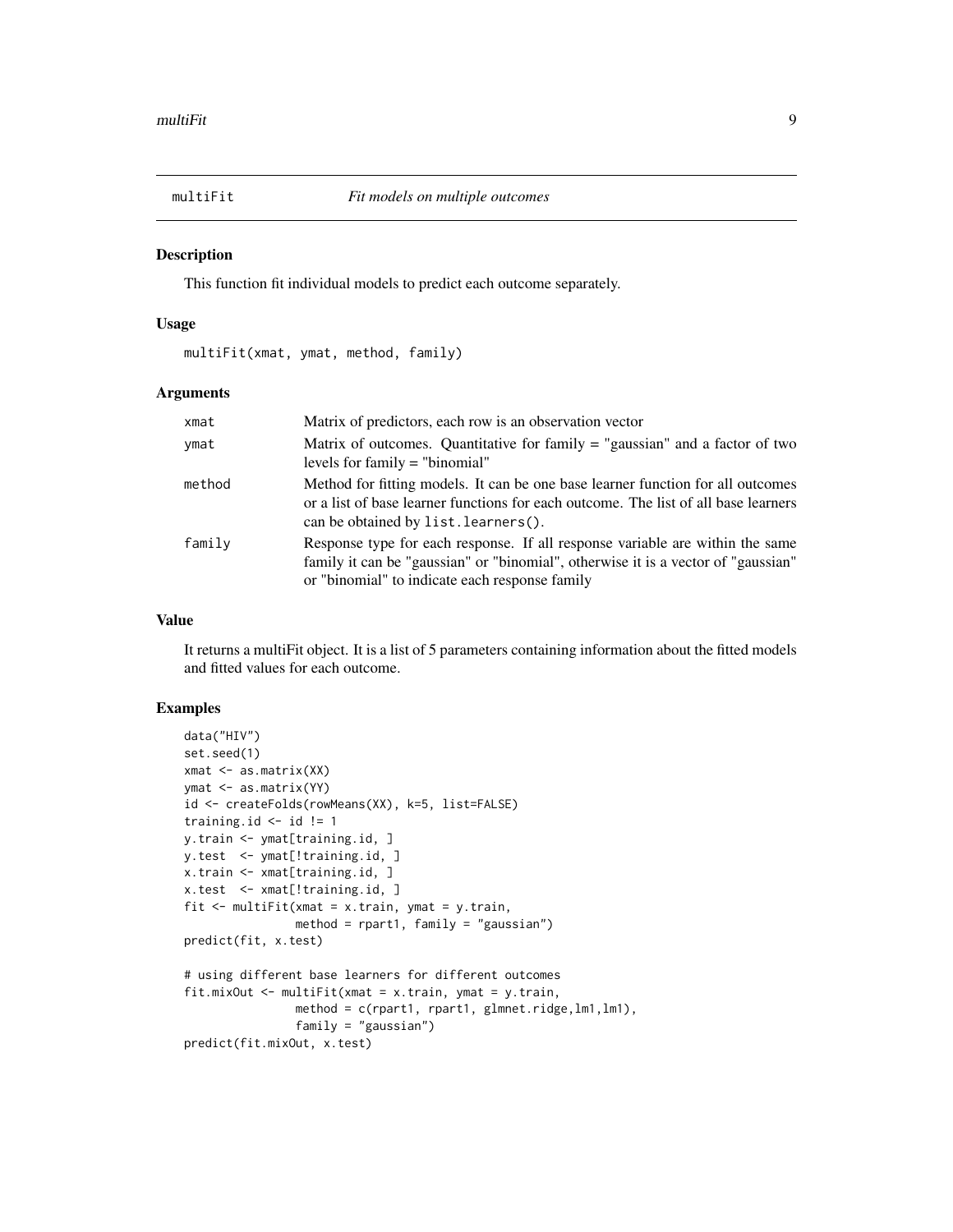<span id="page-9-0"></span>

#### Description

This function makes predictions from a revised stacking model.

#### Usage

```
## S3 method for class 'MTPS'
predict(object, newdata, ...)
```
#### Arguments

| object  | A fitted object from "MTPS"                                  |
|---------|--------------------------------------------------------------|
| newdata | Matrix of new predictors at which predictions are to be made |
| $\cdot$ | additional arguments affecting the predictions produced      |

#### Value

The predicted value from new predictors.

```
data("HIV")
set.seed(1)
xmat <- as.matrix(XX)
ymat <- as.matrix(YY)
id <- createFolds(rowMeans(XX), k=5, list=FALSE)
training.id \le id != 1
y.train <- ymat[training.id, ]
y.test <- ymat[!training.id, ]
x.train <- xmat[training.id, ]
x.test <- xmat[!training.id, ]
# Cross-Validation Residual Stacking
fit.rs <- MTPS(xmat = x.train, ymat = y.train,
  family = "gaussian",cv = FALSE, residual = TRUE,
  method.step1 = rpart1, method.step2 = lm1)
pred.rs <- predict(fit.rs, x.test)
```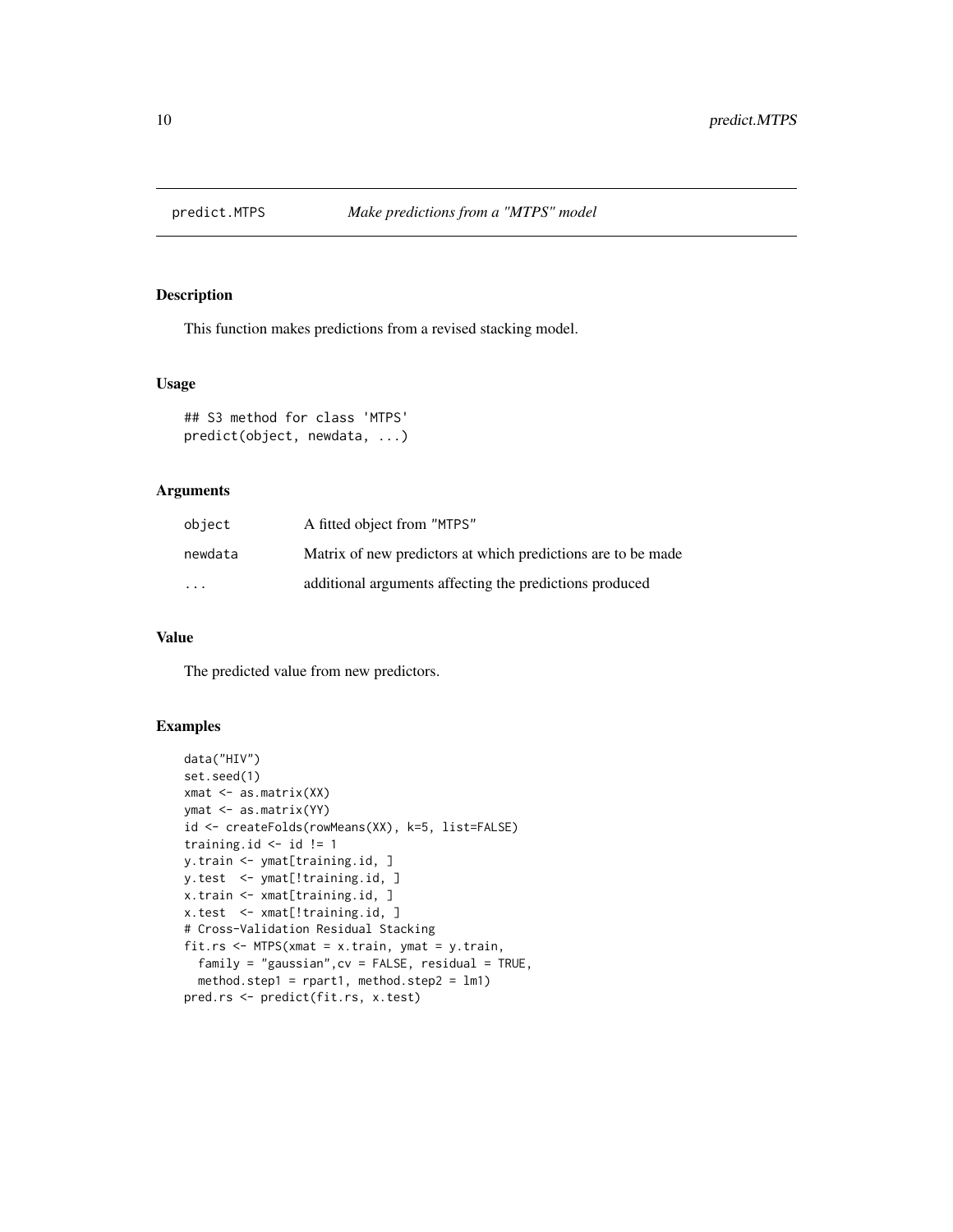<span id="page-10-0"></span>predict.multiFit *Make predictions for multiple outcomes*

#### Description

This function makes predictions from a multiFit object.

#### Usage

```
## S3 method for class 'multiFit'
predict(object, newdata, ...)
```
#### Arguments

| object  | A fitted object from "multiFit"                              |
|---------|--------------------------------------------------------------|
| newdata | Matrix of new predictors at which predictions are to be made |
| .       | additional arguments affecting the predictions produced      |

#### Value

The predicted value from new predictors.

```
data("HIV")
set.seed(1)
xmat <- as.matrix(XX)
ymat <- as.matrix(YY)
id <- createFolds(rowMeans(XX), k=5, list=FALSE)
training.id \leq id != 1
y.train <- ymat[training.id, ]
y.test <- ymat[!training.id, ]
x.train <- xmat[training.id, ]
x.test <- xmat[!training.id, ]
fit \leq multiFit(xmat = x.train, ymat = y.train,
                method = rpart1, family = "gaussian")predict(fit, x.test)
```